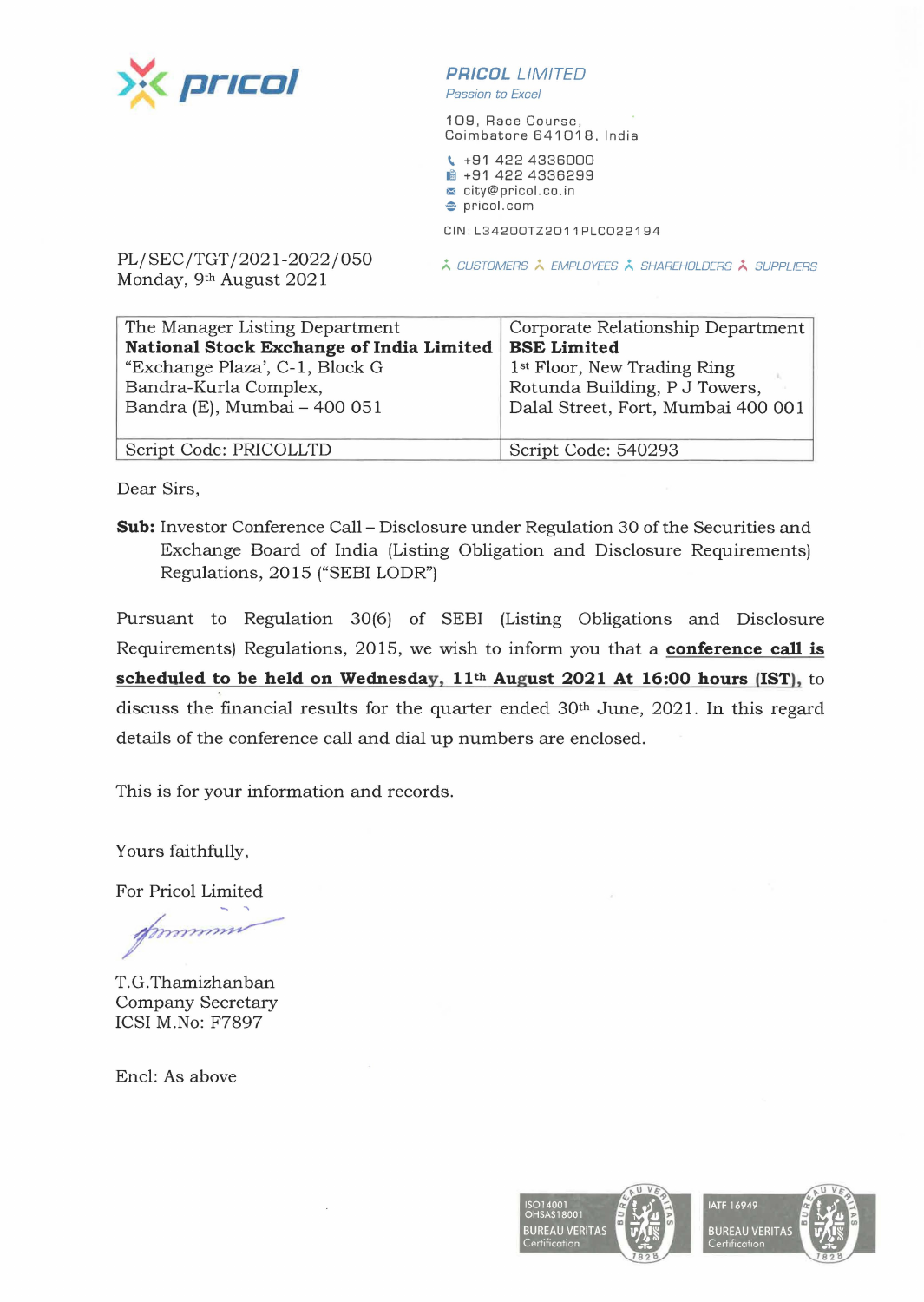

# **Pricol Limited**

### *Q1FY22 Earnings Conference Call*

# *Wednesday, 11thAugust 2021 at 04:00 pm*

Pricol Limited one of India's leading automotive components and precision engineered products manufacturer is organizing a conference call for investors and analysts on **Wednesday, 11th August, 2021 @ 04:00 pm to discuss the Company's Q1 FY 2021-2022 financial results**. The management of Pricol Limited will be represented by the following

- 1. Mr. Vikram Mohan Managing Director
- 2. Mr. Krishnamoorthy Pattabiraman Chief Financial Officer
- 3. Mr. P.M. Ganesh Chief Marketing Officer
- 4. Mr. Siddharth Manoharan Head, Strategy & Special Projects

The conference call will follow Pricol Limited's financial results for the first quarter ended June  $30<sup>th</sup>$  2021 which will be announced on Tuesday,  $10<sup>th</sup>$  August, 2021. Following the announcement, the financial results will be available on the corporate website [www.pricol.com](http://www.pricol.com/)

| <b>Timing</b>                        | 04:00 p.m. IST on Wednesday, 11 <sup>th</sup> August, 2021 |
|--------------------------------------|------------------------------------------------------------|
| Conference dial-in Primary number    | +91 22 6280 1341 / +91 22 7115 8242                        |
| <b>Hong Kong Local Access Number</b> | 800964448                                                  |
| <b>Singapore Local Access Number</b> | 8001012045                                                 |
| <b>UK Local Access Number</b>        | 08081011573                                                |
| <b>USA Local Access Number</b>       | 18667462133                                                |

#### *DETAILS OF THE CONFERENCE CALL*